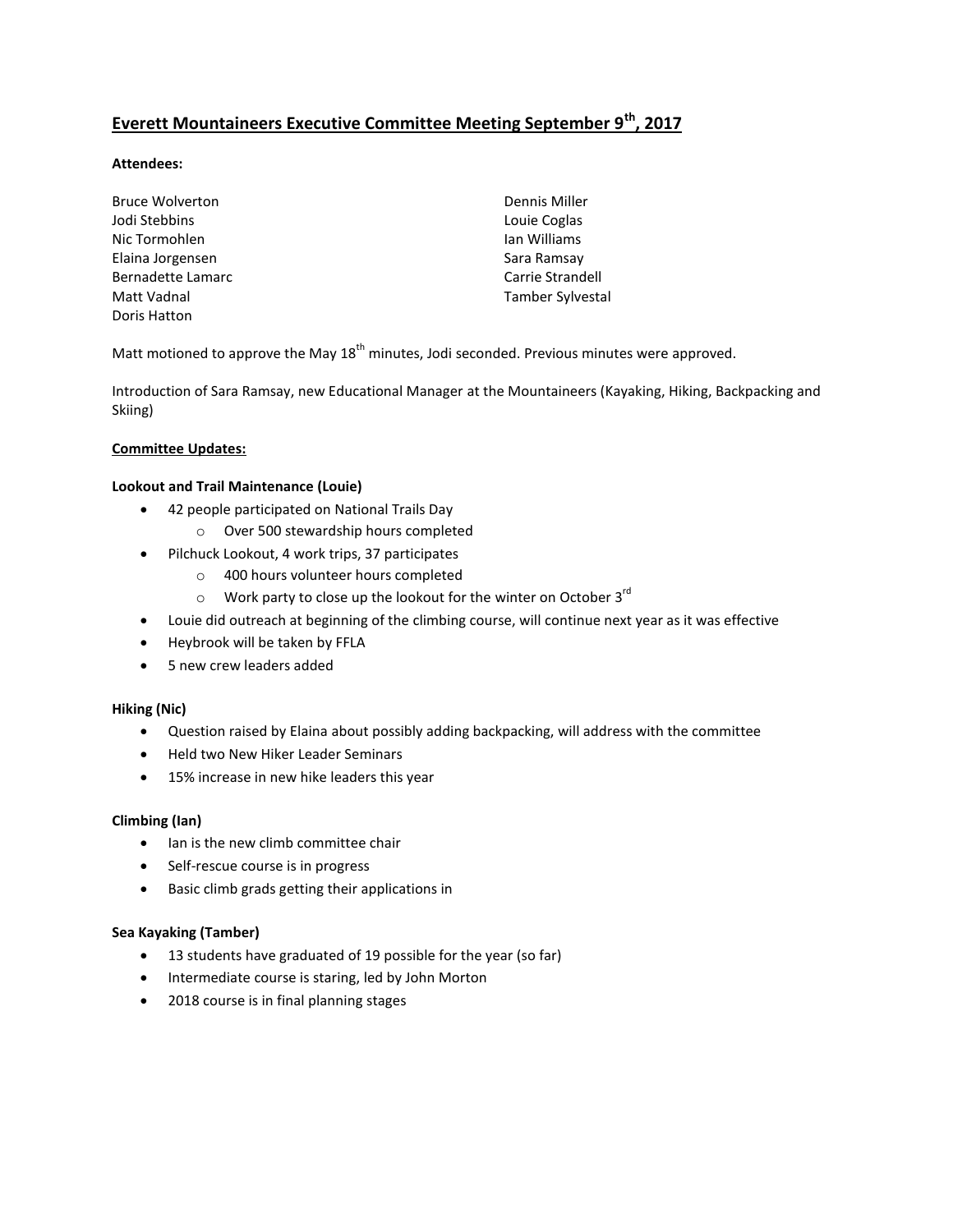### **Branch Reserves Ad-hoc Committee**

# **Report (Louie)**

- Met Monday 9/18 with the goal to identify possible spending options for the Everett branch reserves including. Proposals were as follows:
	- o Facility (Clubhouse)
		- Would be highly contingent on the club funding most of the venture
		- Bruce provided several MLS listing for facilities in the Everett area for estimates
		- Options for long term lease model (similar to the Seattle Program Center) over purchasing property
		- Option for a shared use facility (with gym for example)
	- o Steven Lodge
		- Proposal for investing the money in maintenance and upgrades of the Stevens lodge, with the possibility for adding a paid managerial position
	- o Branch Part time employee
	- o PR campaign and promotional activity
	- o Storage Unit
- The Ad-hoc committee voted and ranked the following as the top popular options (in order):
	- o Facility
	- o Stevens Lodge
	- o Branch Employee
- **•** Brought ideas to executive committee to decide next steps

### **Discussion**

- Elaina would like to reach out to the various committees to get their inputs as they were not present in the Adhoc committee
	- o Louie seconded that he would like feedback from the branch membership
	- $\circ$  Elaina to work with the program center to set up a survey of the branch membership on these ideas
- Matt highlighted we do not have access to enough funds at the moment to fund a full program center similar to Tacoma in scale (major benefactor was involved in funding this purchase)
- Matt's understanding that the monthly bills would be paid by the central club, not Everett branch
- Bruce would like to see a smaller facility to meet the basic requirements before jumping full into a large facility
- For capital investment (more than we have) November 3<sup>rd</sup> due date to submit to board for Nov 11<sup>th</sup> decision
	- $\circ$  Would require business plan with operating costs, insurance, property values, etc
- Ad-hoc committee to last through Nov  $11^{th}$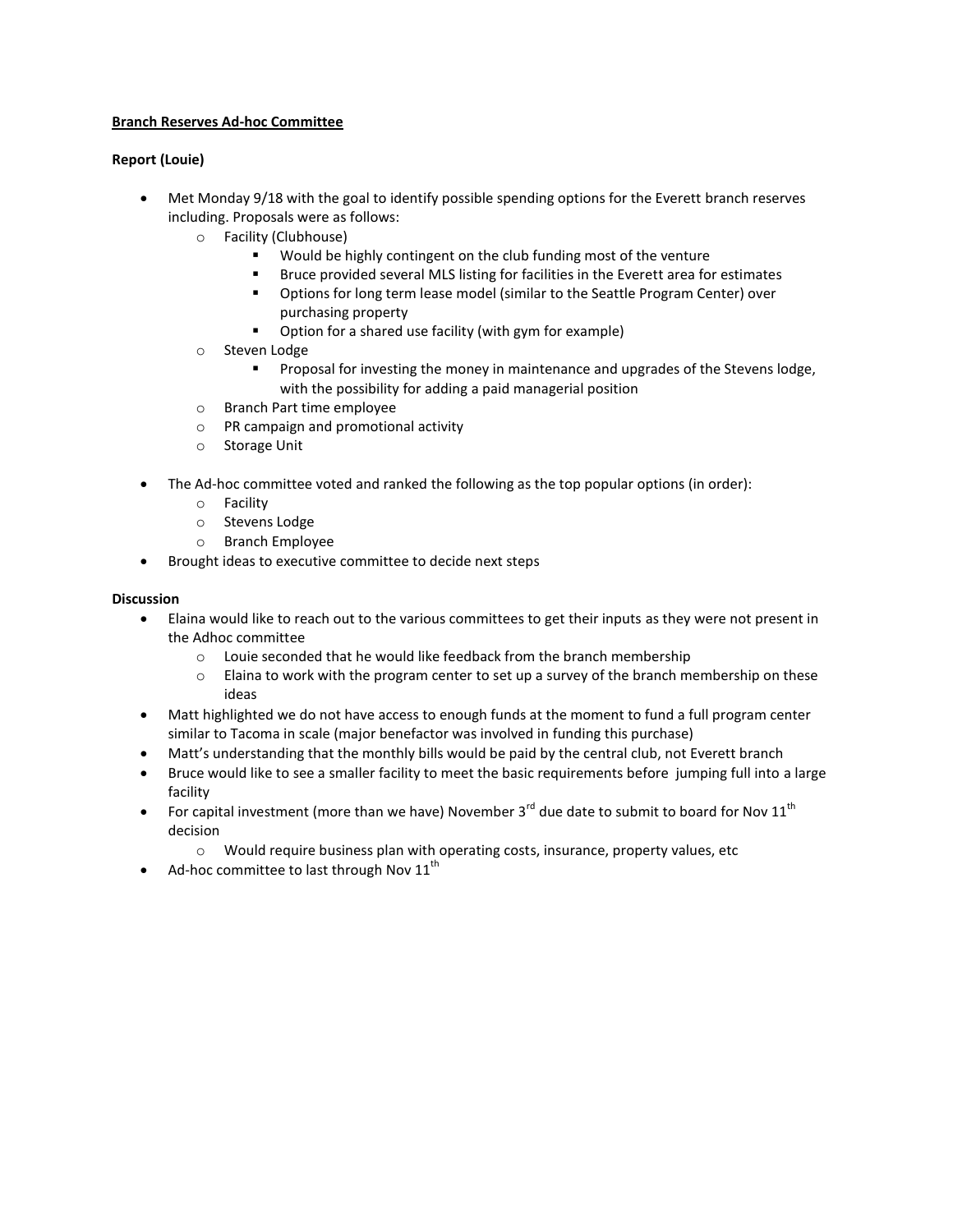### **Awards Banquet (Carrie)**

- Concerned with only sold 20 tickets sold, normally 40 at this point
- No publicity at the moment except word of mouth, appealing to committee chairs to have membership attend the awards banquet
- Highlighted the banquets focuses on volunteering and achievement
- Push students to attend to meet people from other activities
- Ask to please email students, volunteers, instructors, and leaders and encourage them to attend
- Please add banquet to various Facebook pages
- Matt to add to e newsletter
- Need an MC for the year (master of ceremonies)
- Last year as banquet chair for Carrie
- $\bullet$  Meeting at Embassy suites on October 3<sup>rd</sup> to finalize event
- Attendees from last year about 120
- Create Facebook event (Everett branch of mountaineers admins task)
- Activity chairs requested to provide Carrie with list of graduates
- Need help setting up and at the doors, 2:30 or 3:00 PM, Contact Carrie
- Cost is \$39 for tickets

# **Branch Leadership Committee Meeting (Elaina)**

- Opportunity to meet and talk to Tom Vogal for the executive committee members (and +1)
- Dinner at restaurant and time to be proposed by the Executive Committee
	- o Lombardis suggested by Nic as possible venue
	- o February time frame agreed upon
	- o

# **Salmon Bake (Doris)**

- October  $1<sup>st</sup>$ , need volunteers
- Ian to ask climbing to help, (option to gain stewardship credit required for graduation) o Elaina to contact scrambling (Andy) as well for help and stewardship
- Elaina working on the obtaining salmon
- Jodi to pick up and move grates for the fire
- Jodi to look into procuring about 50 heads of corn and potatoes each
- Volunteer time 11:00 AM to 6:00 PM
- Doris to attempt to negotiate paying parking upfront to cover the parking fee (\$200)
- Nic to provide Doris with room combo